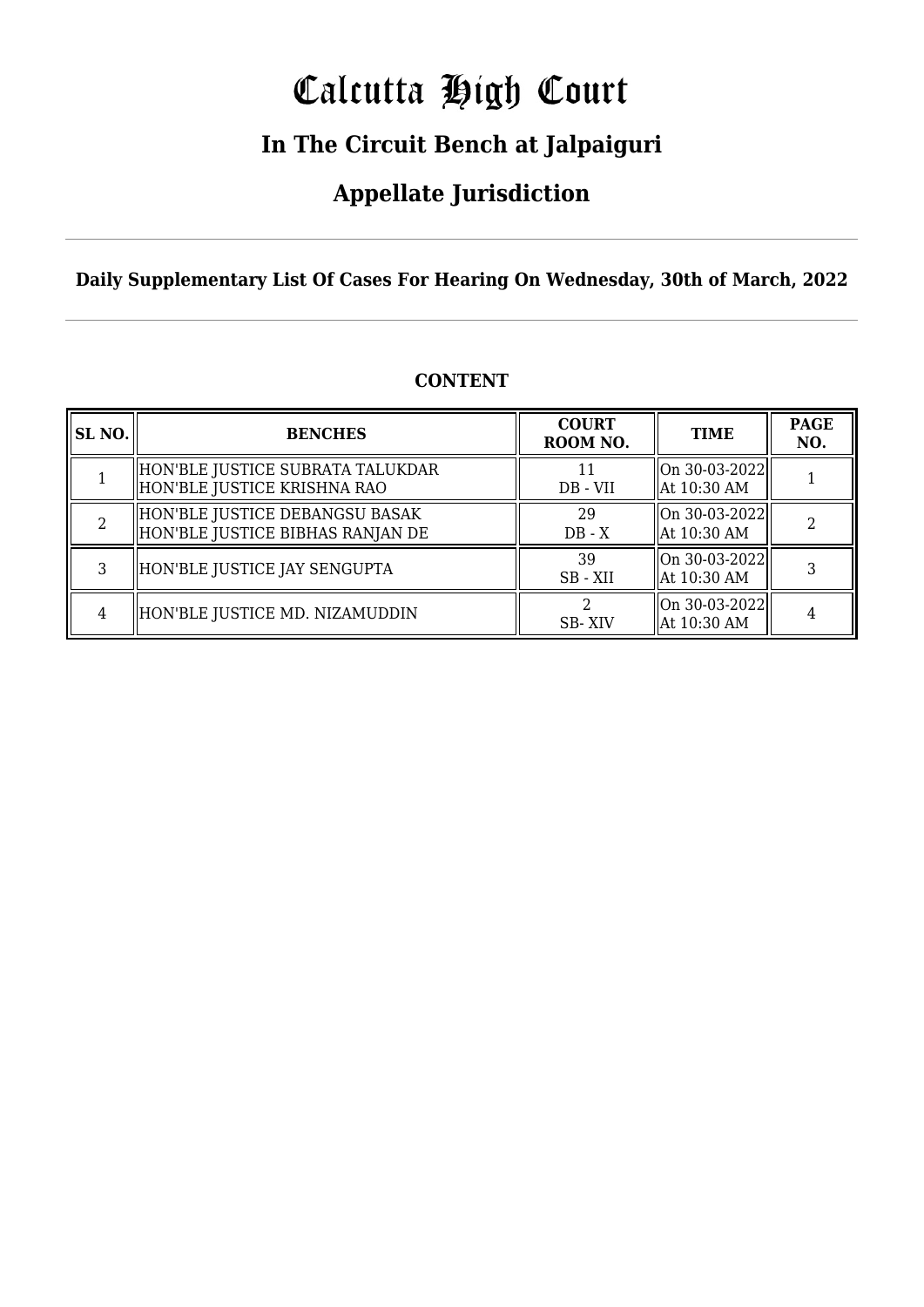

**DAILY CAUSELIST For Wednesday The 30th March 2022**

> **COURT NO. 11 DIVISION BENCH (DB - VII)**

> > **AT 10:30 AM**

**HON'BLE JUSTICE SUBRATA TALUKDAR HON'BLE JUSTICE KRISHNA RAO (VIA VIDEO CONFERENCE)**

**FROM PRINCIPAL BENCH**

### **APPLICATION**

1 MAT/19/2021 [For extension] COL. NIKHIL PAREEK VS UNION OF INDIA AND ORS.

IA NO: CAN/1/2021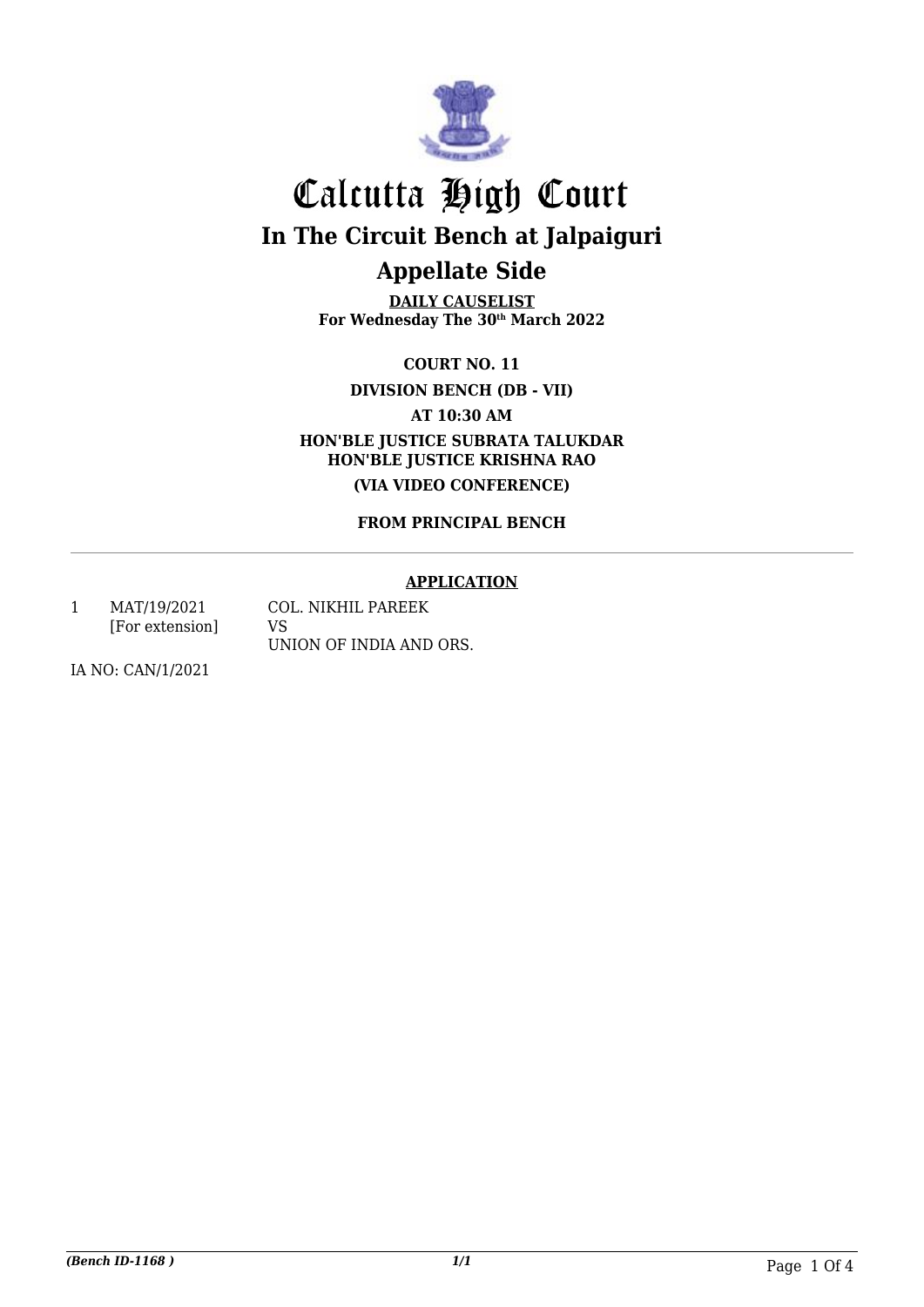

**DAILY CAUSELIST For Wednesday The 30th March 2022**

**COURT NO. 29**

**DIVISION BENCH (DB - X)**

**AT 10:30 AM**

**HON'BLE JUSTICE DEBANGSU BASAK HON'BLE JUSTICE BIBHAS RANJAN DE (VIA VIDEO CONFERENCE)**

**FROM PRINCIPAL BENCH**

**APPLICATION FOR ANTICIPATORY BAIL**

#### 1 CRM(A)/132/2022 BISWANATH GOSWAMI@BRITISH AND ORS VS State of West Bengal HILLOL SAHA PODDER

| 2 | CRM(A)/135/2022 | SANJAY KUMAR GHOSH<br>VS<br>State of West Bengal                 | MONIRUZZAMAN        |  |
|---|-----------------|------------------------------------------------------------------|---------------------|--|
| 3 | CRM(A)/138/2022 | PRAVIN AGARWAL<br>VS<br>State of West Bengal                     | AJIT KUMAR MISHRA   |  |
|   |                 | <b>APPLICATION FOR BAIL</b>                                      |                     |  |
| 4 | CRM(DB)/72/2022 | BIDHAN CHANDRA ROY<br>AND ANR<br>VS<br>State of West Bengal      | PRONOJIT ROY        |  |
| 5 | CRM(DB)/78/2022 | SANJAY @SANJOY MUNDA<br>VS<br>State of West Bengal               | <b>JEENIA RUDRA</b> |  |
| 6 | CRM(DB)/79/2022 | MD GOLAM MUSTAFA AND<br><b>ORS</b><br>VS<br>State of West Bengal | <b>AMIT ROY</b>     |  |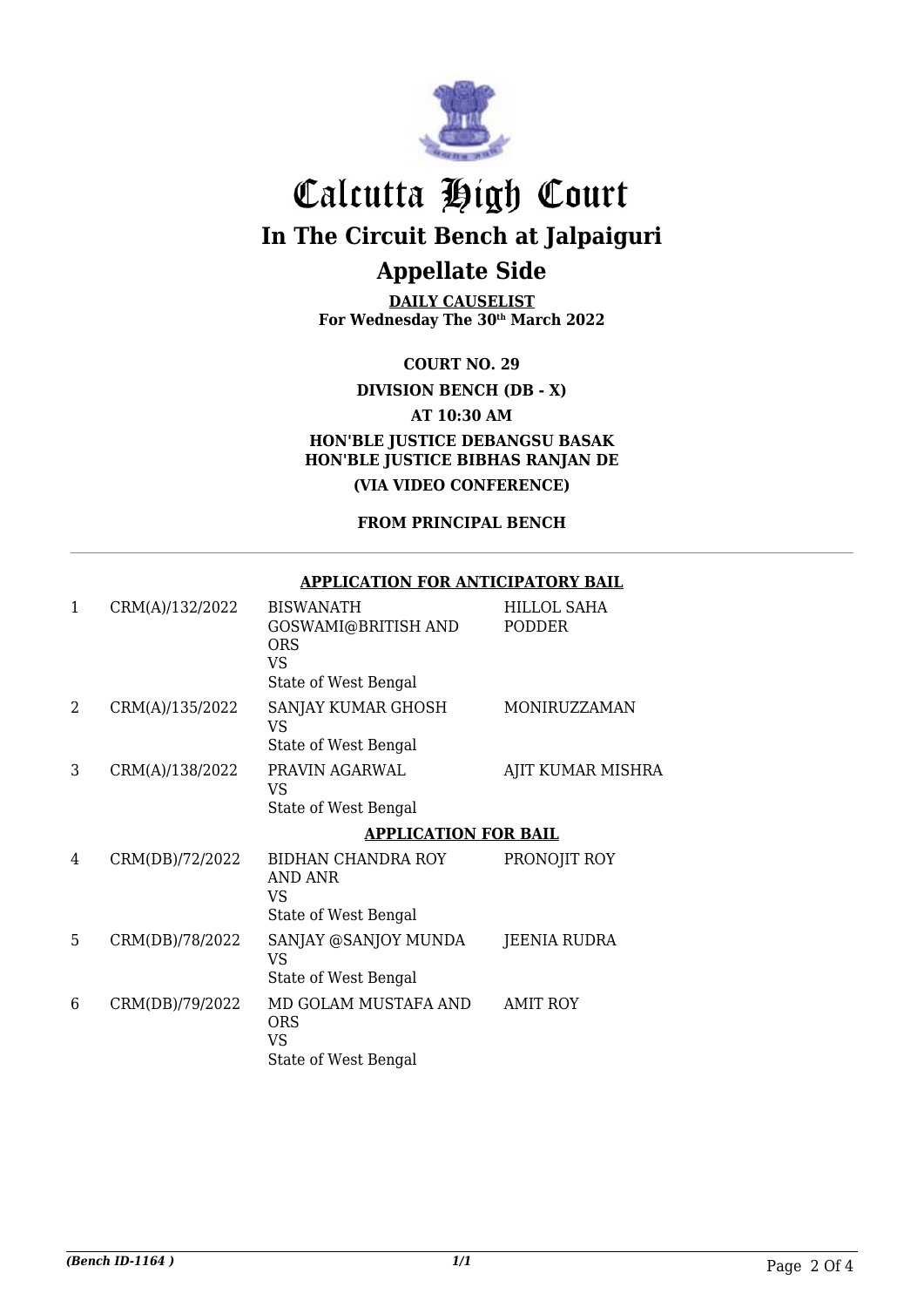

**DAILY CAUSELIST For Wednesday The 30th March 2022**

**COURT NO. 39 SINGLE BENCH (SB - XII) AT 10:30 AM HON'BLE JUSTICE JAY SENGUPTA (VIA VIDEO CONFERENCE)**

**FROM PRINCIPAL BENCH**

### **EXTENSION OF INTERIM ORDER**

1 CRR/14/2022 RISHAB BAGLA AND ORS VS STATE OF WEST BENGAL AND ORS. NIKUNJ BERLIA

IA NO: CRAN/1/2022

### **CRIMINAL MOTION**

ARNAB SAHA

2 CRR/42/2022 TANDRA PAL AND ORS VS THE STATE OF WEST BENGAL AND ANR